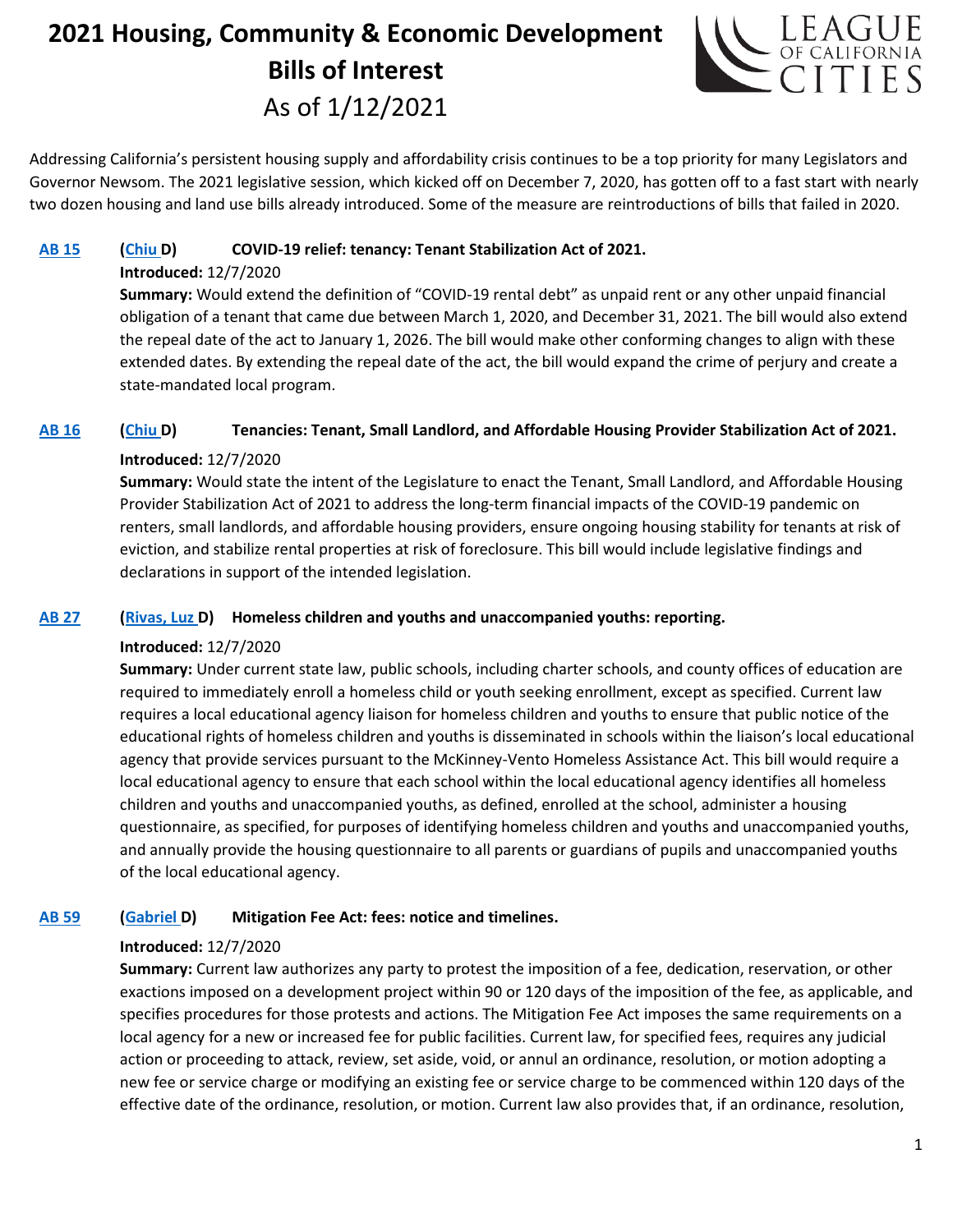or motion provides for an automatic adjustment in a fee or service charge and the adjustment results in an increase in the fee or service charge, that any action to attack, review, set aside, void, or annul the increase to be commenced within 120 days of the increase. This bill would increase, for fees and service charges and for fees for specified public facilities, the time for mailing the notice of the time and place of the meeting to at least 45 days before the meeting.

## **[AB 68](http://ctweb.capitoltrack.com/public/publishbillinfo.aspx?bi=C0r7Tji1WAXFLH2KiAq5vDm%2fB3IC%2bVB9pk9wW95y%2fnhiTy0bkT5C6K69TZamulWl) [\(Salas D](https://a32.asmdc.org/)) Affordable housing: California State Auditor's Report.**

## **Introduced:** 12/7/2020

**Summary:** Would state the intent of the Legislature to enact legislation that would implement recommendations made in the California State Auditor's Report 2020-108, issued on November 17, 2020, relating to affordable housing.

## **[AB 71](http://ctweb.capitoltrack.com/public/publishbillinfo.aspx?bi=ipi0Sj0FEj0l6HUcfTLFPhOlLjnnjohulM9TTMmhE2W6h6rtLA51sbNAp9Y6QDVK) [\(Rivas, Luz D](https://a39.asmdc.org/)) Statewide homelessness solutions program.**

## **Introduced:** 12/7/2020

**Summary:** Would state the intent of the Legislature to enact legislation to create a comprehensive, statewide homelessness solutions program. This bill would create the Bring California Home Fund in the State Treasury for the purpose of providing at least \$2.4 billion annually to fund a comprehensive, statewide homeless solutions program upon appropriation by the Legislature. The bill would require the Bring California Home Fund to contain revenues derived from specified changes to the Personal Income Tax Law or the Corporation Tax Law that are enacted on or after the effective of the date of this bill.

## **[AB 99](http://ctweb.capitoltrack.com/public/publishbillinfo.aspx?bi=5EQPCBiogOFMahl%2f7xJ3jzdGh7UPMl4ooN7Yv1jRWBzwUaPCyFsz17AeBt1lHLcR) [\(Irwin D](https://a44.asmdc.org/)) Statewide longitudinal data system: California Cradle-to-Career Data System. Introduced:** 12/9/2020

**Summary:** Current law establishes the California Cradle-to-Career Data System Workgroup to assess, recommend, and advise about statewide data infrastructure that integrates data from state entities responsible for elementary and secondary education data, entities responsible for early learning data, segments of public higher education, private colleges and universities, state entities responsible for student financial aid, childcare providers, state labor and workforce development agencies, and state departments administering health and human services programs. Existing law requires the Office of Planning and Research to contract with entities with expertise in managing data for specified purposes relating to the workgroup's activities. Current law requires those contracted entities to submit reports to the Department of Finance and the Legislature concerning the establishment of the California Cradle-to-Career Data System, as specified. This bill would express the intent of the Legislature to enact subsequent legislation that would codify recommendations in the California Cradle-to-Career Data System Legislative Report published in December 2020.

## **[AB 106](http://ctweb.capitoltrack.com/public/publishbillinfo.aspx?bi=S4tka4c5RCFIrXg6%2fXJW7zILJ80v%2fx558jffduJfpHD1enrQVZVnDFZZMjkFxASF) [\(Salas D](https://a32.asmdc.org/)) Regions Rise Grant Program.**

## **Introduced:** 12/16/2020

**Summary:** Would state the intent of the Legislature to enact legislation that would establish the Regions Rise Grant Program in order to close the equity gap and spur economic growth.

## **[AB 115](http://ctweb.capitoltrack.com/public/publishbillinfo.aspx?bi=2ldphSh2Hn4pI%2bPESMtAVVLDOLVWENpSpbbCRtDpAH%2bYNzDxDekzUUQNH7JNIYWo) [\(Bloom D](https://a50.asmdc.org/)) Planning and zoning: commercial zoning: housing development.**

## **Introduced:** 12/18/2020

**Summary:** Would, notwithstanding any inconsistent provision of a city's or county's general plan, specific plan, zoning ordinance, or regulation, would require that a housing development be an authorized use on a site designated in any local agency's zoning code or maps for commercial uses if certain conditions apply. Among these conditions, the bill would require that the housing development be subject to a recorded deed restriction requiring that at least 20% of the units have an affordable housing cost or affordable rent for lower income households, as those terms are defined, and located on a site that satisfies specified criteria.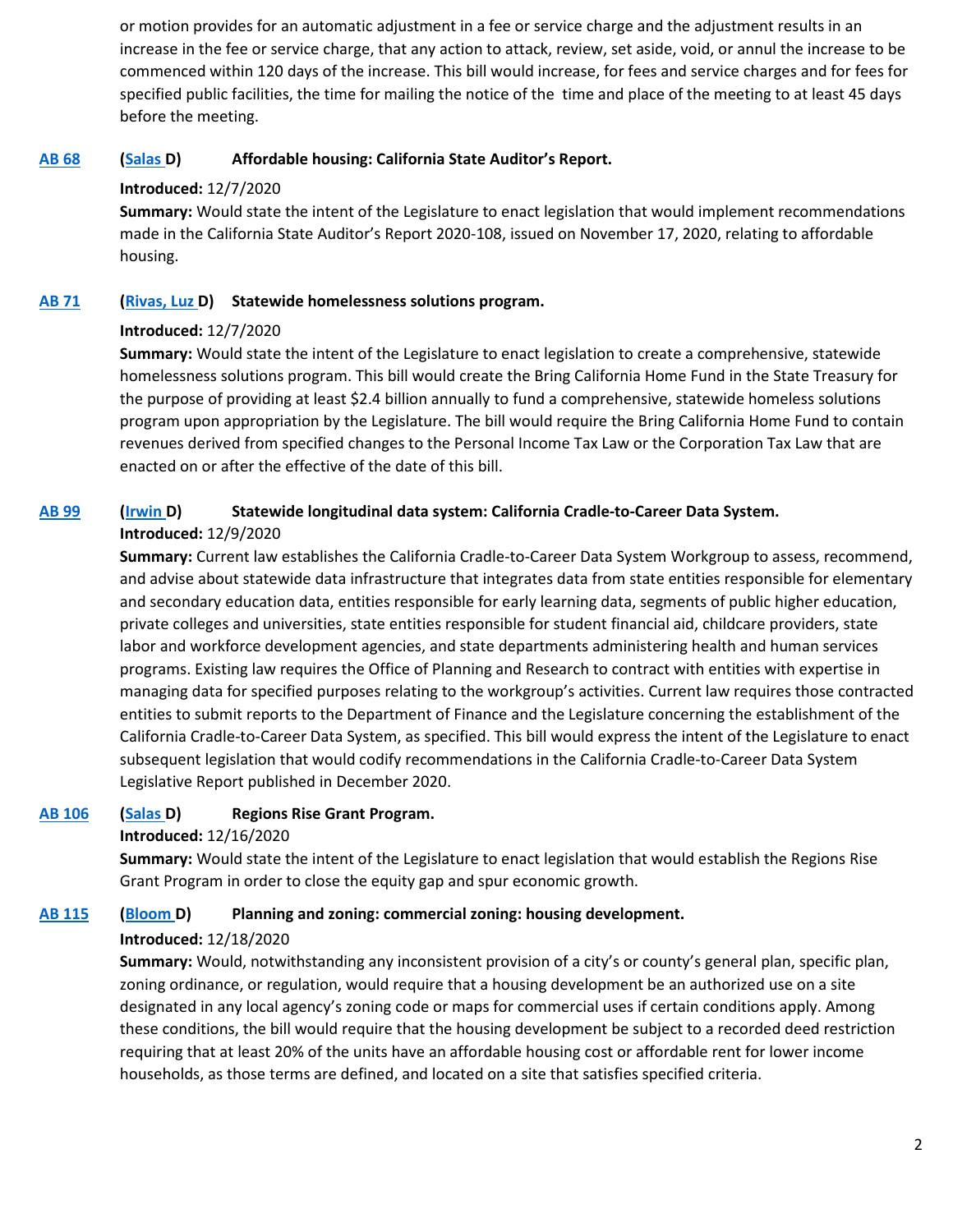## **[AB 215](http://ctweb.capitoltrack.com/public/publishbillinfo.aspx?bi=tfp6Q6P40%2bm324V%2f7FYLwUvkhKXLO1inMgiapcl0EPfnXxo9Fa8jENMPoK6InAzc) [\(Chiu D](https://a17.asmdc.org/)) Housing element.**

#### **Introduced:** 1/11/2021

**Summary:** The Planning and Zoning Law requires a city or county to adopt a general plan for land use development within its boundaries that includes, among other things, a housing element. That law requires the Department of Housing and Community Development (HCD) to determine whether the housing element is in substantial compliance with specified provisions of that law. This measure declares the State of California is suffering from extremely high home prices, rents, and levels of homelessness. This is, in part, due to the lack of proper planning at the local level for the appropriate amount of housing. It is the intent of the Legislature to ensure proper planning occurs at the local level by requiring the Department of Housing and Community Development to review the plans and programs of any city or county where the amount of housing produced falls below an unspecified percentage of their regional housing needs allocation, and to recommend amendments to local housing elements as necessary.

# **[ACA 1](http://ctweb.capitoltrack.com/public/publishbillinfo.aspx?bi=jVt1al37xirL0Gb9YJJbROxsKJsSMki14TnfV7eTdWGkmMFmersEFl4CXZ3sT8s5) [\(Aguiar-Curry D](https://a04.asmdc.org/)) Local government financing: affordable housing and public infrastructure: voter approval.**

#### **Introduced:** 12/7/2020

**Summary:** The California Constitution prohibits the ad valorem tax rate on real property from exceeding 1% of the full cash value of the property, subject to certain exceptions. This measure would create an additional exception to the 1% limit that would authorize a city, county, city and county, or special district to levy an ad valorem tax to service bonded indebtedness incurred to fund the construction, reconstruction, rehabilitation, or replacement of public infrastructure, affordable housing, or permanent supportive housing, or the acquisition or lease of real property for those purposes, if the proposition proposing that tax is approved by 55% of the voters of the city, county, or city and county, as applicable, and the proposition includes specified accountability requirements.

#### **[SB 3](http://ctweb.capitoltrack.com/public/publishbillinfo.aspx?bi=Iov3az45cJkI3ARxogNKOBDcHKIZ%2bZHOeYodBSfJZRdJiHd9Kt0kNCWePqomjlBn) [\(Caballero D](https://sd12.senate.ca.gov/)) Tenancy: COVID-19**

#### **Introduced:** 12/7/2020

**Summary:** The COVID-19 Tenant Relief Act of 2020 establishes certain procedural requirements and limitations on evictions for nonpayment of rent due to COVID-19 rental debt, as defined. Existing law defines COVID-19 rental debt as unpaid rent or any other unpaid financial obligation of a tenant that came due during the covered time period, defined as the period between March 1, 2020, and January 31, 2021. The act also requires a notice that demands payment of rent that came due during the transition time period, defined as the period between September 30, 2020, and January 31, 2021, to comply with additional specified requirements. This bill would extend the covered time period and transition time period for purposes of the act to March 31, 2021.

## **[SB 5](http://ctweb.capitoltrack.com/public/publishbillinfo.aspx?bi=MIWG2pBUHeIOGymc%2b%2bi4efRv7KbH%2b7%2fjceCl0f5AnYoHB0nz83SlMuJWw4f2o1Qj) [\(Atkins D](http://sd39.senate.ca.gov/)) Housing: bond act.**

#### **Introduced: 12/7/2020**

**Summary:** Would state the intent of the Legislature to enact legislation that would authorize the issuance of bonds and would require the proceeds from the sale of those bonds to be used to finance housing-related programs that serve the homeless and extremely low income and very low income Californians.

#### **[SB 9](http://ctweb.capitoltrack.com/public/publishbillinfo.aspx?bi=MZH3jKB1hAwlN%2fFx14oYyv%2fPbadENsqHmQLxURJGvx%2b0lHwfCc6DsaPO0vBza%2bbJ) [\(Atkins D](http://sd39.senate.ca.gov/)) Housing development: approvals.**

#### **Introduced:** 12/7/2020

**Summary:** Would require a proposed housing development containing 2 residential units within a single-family residential zone to be considered ministerially, without discretionary review or hearing, if the proposed housing development meets certain requirements, including, but not limited to, that the proposed housing development would not require demolition or alteration of housing that is subject to a recorded covenant, ordinance, or law that restricts rents to levels affordable to persons and families of moderate, low, or very low income, that the proposed housing development does not allow for the demolition of more than 25% of the existing exterior structural walls, except as provided, and that the development is not located within a historic district, is not included on the State Historic Resources Inventory, or is not within a site that is legally designated or listed as a city or county landmark or historic property or district.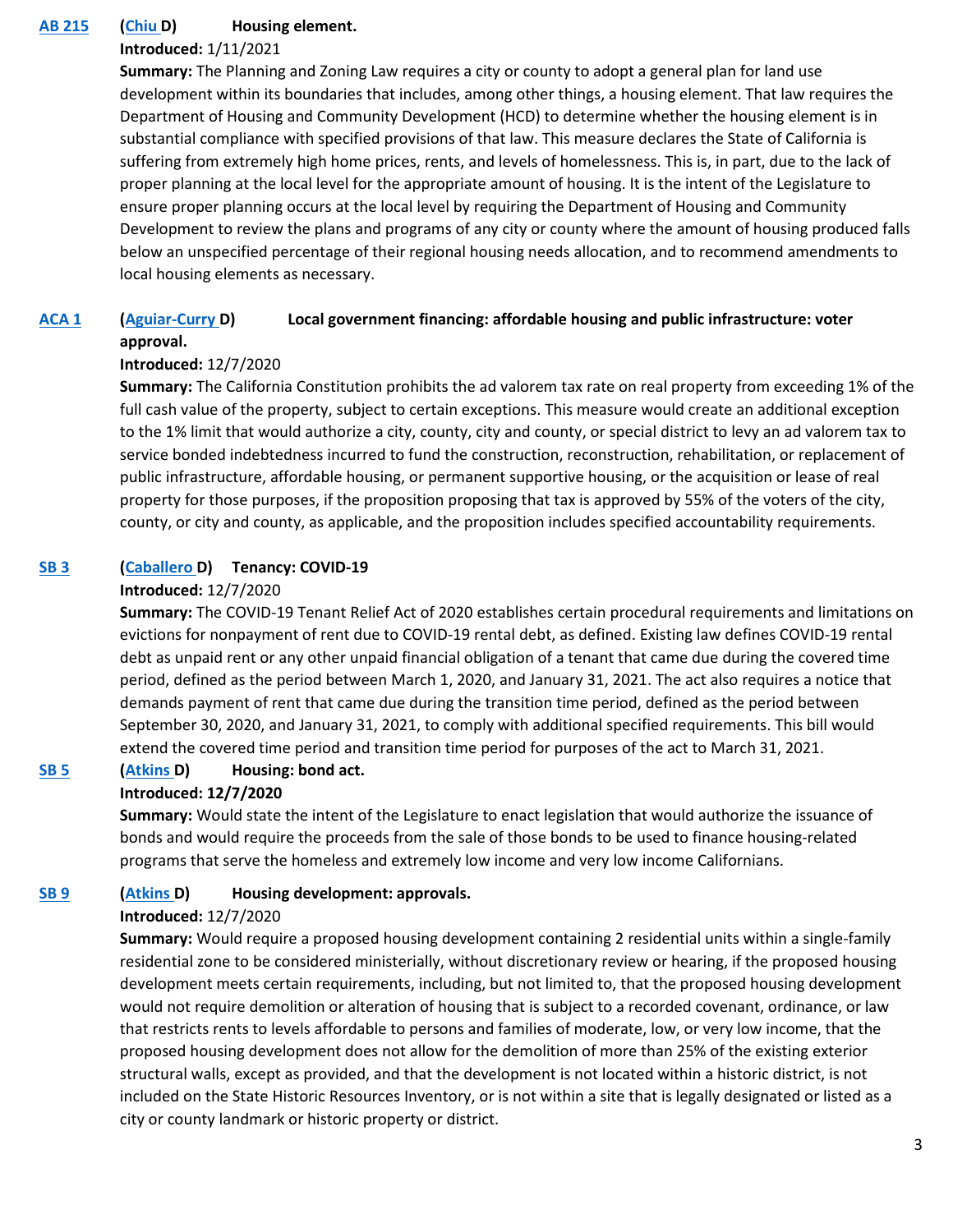#### **[SB 10](http://ctweb.capitoltrack.com/public/publishbillinfo.aspx?bi=vVNCiiGCAcQrRs9j3%2bND%2bYXPIoAW7mlGxczLKxI%2f2TiiNgBnJ%2fl%2bK3%2bLiY8REQy1) [\(Wiener D](http://sd11.senate.ca.gov/)) Planning and zoning: housing development: density.**

#### **Introduced:** 12/7/2020

**Summary:** Would, notwithstanding any local restrictions on adopting zoning ordinances, authorize a local government to pass an ordinance to zone any parcel for up to 10 units of residential density per parcel, at a height specified in the ordinance, if the parcel is located in a transit-rich area, a jobs-rich area, or an urban infill site, as those terms are defined. In this regard, the bill would require the Department of Housing and Community Development, in consultation with the Office of Planning and Research, to determine jobs-rich areas and publish a map of those areas every 5 years, commencing January 1, 2022, based on specified criteria. The bill would specify that an ordinance adopted under these provisions is not a project for purposes of the California Environmental Quality Act. The bill would prohibit a residential or mixed-use residential project consisting of 10 or more units that is located on a parcel rezoned pursuant to these provisions from being approved ministerially or by right.

#### **[SB 11](http://ctweb.capitoltrack.com/public/publishbillinfo.aspx?bi=Nxf7s9elG6gNxNrwgeuNGb0If7ZCvX4tG%2flbAE79N%2feRQoQtvvpPncTn11k3I79u) [\(Rubio D](http://sd22.senate.ca.gov/)) Residential property insurance: ratemaking strategies.**

#### **Introduced:** 12/7/2020

**Summary:** The Insurance Rate Reduction and Reform Act of 1988, an initiative measure enacted by Proposition 103, as approved by the voters at the November 8, 1988, statewide general election, prohibits specified insurance rates from being approved or remaining in effect that are excessive, inadequate, unfairly discriminatory, or otherwise in violation of the act. The act requires an insurer that wishes to change a rate to file a complete rate application with the Insurance Commissioner, as specified. This bill would require the commissioner to convene a stakeholder group of expert parties to identify ways to measure and incorporate various fire damage mitigation strategies into the homeowners' insurance ratemaking process and to report the group's findings to the Legislature no later than December 31, 2023.

## **[SB 12](http://ctweb.capitoltrack.com/public/publishbillinfo.aspx?bi=AU777M9kMx4q2051Bzyxujdb7r2LI8spHR6XmMCd6GiuCA5gCDx7ekut%2fALyG7H5) [\(McGuire D](http://sd02.senate.ca.gov/)) Local government: planning and zoning: wildfires.**

#### **Introduced:** 12/7/2020

**Summary:** Current law requires that the Office of Planning and Research, among other things, coordinate with appropriate entities, including state, regional, or local agencies, to establish a clearinghouse for climate adaptation information for use by state, regional, and local entities, as provided. This bill would require the safety element, upon the next revision of the housing element or the hazard mitigation plan, on or after July 1, 2024, whichever occurs first, to be reviewed and updated as necessary to include a comprehensive retrofit strategy to reduce the risk of property loss and damage during wildfires, as specified, and would require the planning agency to submit the adopted strategy to the Office of Planning and Research for inclusion into the above-described clearinghouse.

# **[SB 15](http://ctweb.capitoltrack.com/public/publishbillinfo.aspx?bi=IftCdC%2bYVtY%2fTbEyxSCjYBqtSNJPJwQx6M623hj78deTSerA8decAyvmaUb74joK) [\(Portantino D](http://sd25.senate.ca.gov/)) Housing development: incentives: rezoning of idle retail sites**

#### **Introduced:** 12/7/ 2020

**Summary:** Current law establishes, among other housing programs, the Workforce Housing Reward Program, which requires the Department of Housing and Community Development to make local assistance grants to cities, counties, and cities and counties that provide land use approval to housing developments that are affordable to very low and low-income households. This bill, upon appropriation by the Legislature in the annual Budget Act or other statute, would require the department to administer a program to provide incentives in the form of grants allocated as provided to local governments that rezone idle sites used for a big box retailer or a commercial shopping center to instead allow the development of workforce housing.